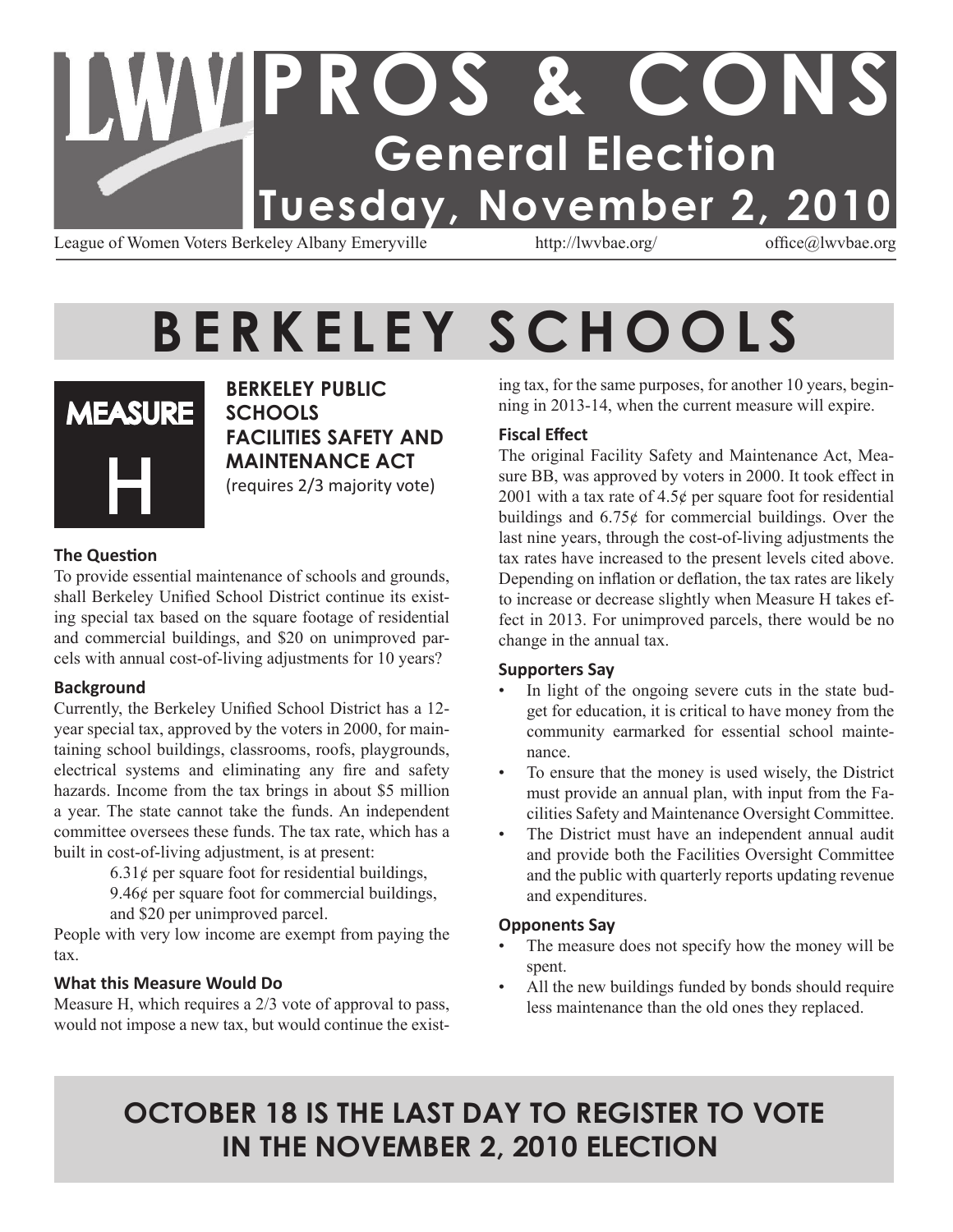

#### **Berkeley Unified School District General Obligation Bond**  (requires 55% majority vote)

#### **The Question**

Shall Berkeley Unified School District issue \$210,000,000 in bonds to improve school safety and facilities?

#### **Background**

Measure A of 1993, and Measure AA of 2000 have provided Berkeley Unified School District (BUSD) with almost \$275 million in bonds over the last 20 years. Each required and received over 2/3 approval from the voters. Measure AA was proposed following a major fire in April of 2000, which destroyed a 26-classroom building at the high school. Bond funds brought new buildings to the campus and amenities to other school sites, but the missing classrooms of the destroyed building have not yet been restored even though all the existing funds are committed.

In 2000, voters statewide approved Proposition 39 which reduced the voter approval requirement for the construction, rehabilitation, or replacement of K-14 schools from two-thirds to 55%. Prop 39 requires that such bond measures must designate specific projects to be completed with the money, have a citizen oversight committee to monitor the bond expenditure, and provide for annual independent audits. (See the full text of Measure I in your Alameda County Sample Ballot for The Bond Project List.)

#### **What This Measure Would Do**

Measure I proceeds would enable the District to replace the classrooms at the high school, construct other new classrooms for growth, complete seismic upgrades, construct science labs, upgrade computers and education technology, renovate playgrounds, replace restrooms, cafeterias, roofs, heating and fire safety systems, remove hazardous materials, improve energy efficiency, and qualify for State grants.

#### **Fiscal Effect**

Variations in the timing of bond sales, the amount and repayment structure of bonds sold, market interest rates, and actual assessed valuations over the term of repayment will affect the actual tax rate. It is estimated that when bonds are sold in 2011-2012 the tax rate will be \$15.00 per \$100,000 of assessed evaluation. The highest rate is estimated to be \$60.00 per \$100,000 of assessed evaluation in fiscal years 2018 through 2039.

#### **Supporters Say**

- Prop 39 rules would enable BUSD, using Measure I funds, to pay for major renovation and replacement of substandard facilities, and remove hazardous substances, renovate athletic facilities, upgrade infrastructure, plumbing, electrical capacity, sewer lines, renovate school kitchens, and meet the requirements of the Americans with Disabilities Act.
- As a Prop 39 bond, Measure I will benefit from having a Citizens Oversight Committee, to ensure that the moneys are spent only for the purposes approved by voters, and an annual accounting audit.

#### **Opponents Say**

- Inclusion on the Bond Project List does not guarantee that a project will be funded or completed.
- The District has not had separate independent financial audits for previous bond issues.If this Measure passes, Berkeley Unified will have invested \$484.5 million in school facilities in 20 years, far more than any other district with comparable enrollment.

### **CI TY O F B E R K E L E Y**



**ADOPTING A GREEN VISION FOR DOWNTOWN** (requires majority vote)

#### **The Question**

Shall the City of Berkeley adopt policies to revitalize the downtown and help to meet the City's climate action goals?

#### **Background**

The current Downtown Plan, adopted in 1990, gives primary importance to preserving the historic character and human scale of the area. Building heights in the central Downtown are generally limited to 5 stories, with incentive bonuses for special concessions heights can reach 7 or more stories.

In 2005 the City and the University entered into a joint planning process to update the Downtown Plan. The Downtown Area Plan Advisory Committee (DAPAC) completed its work in 2007. As required by law, that plan then went to the Planning Commission and the City Coun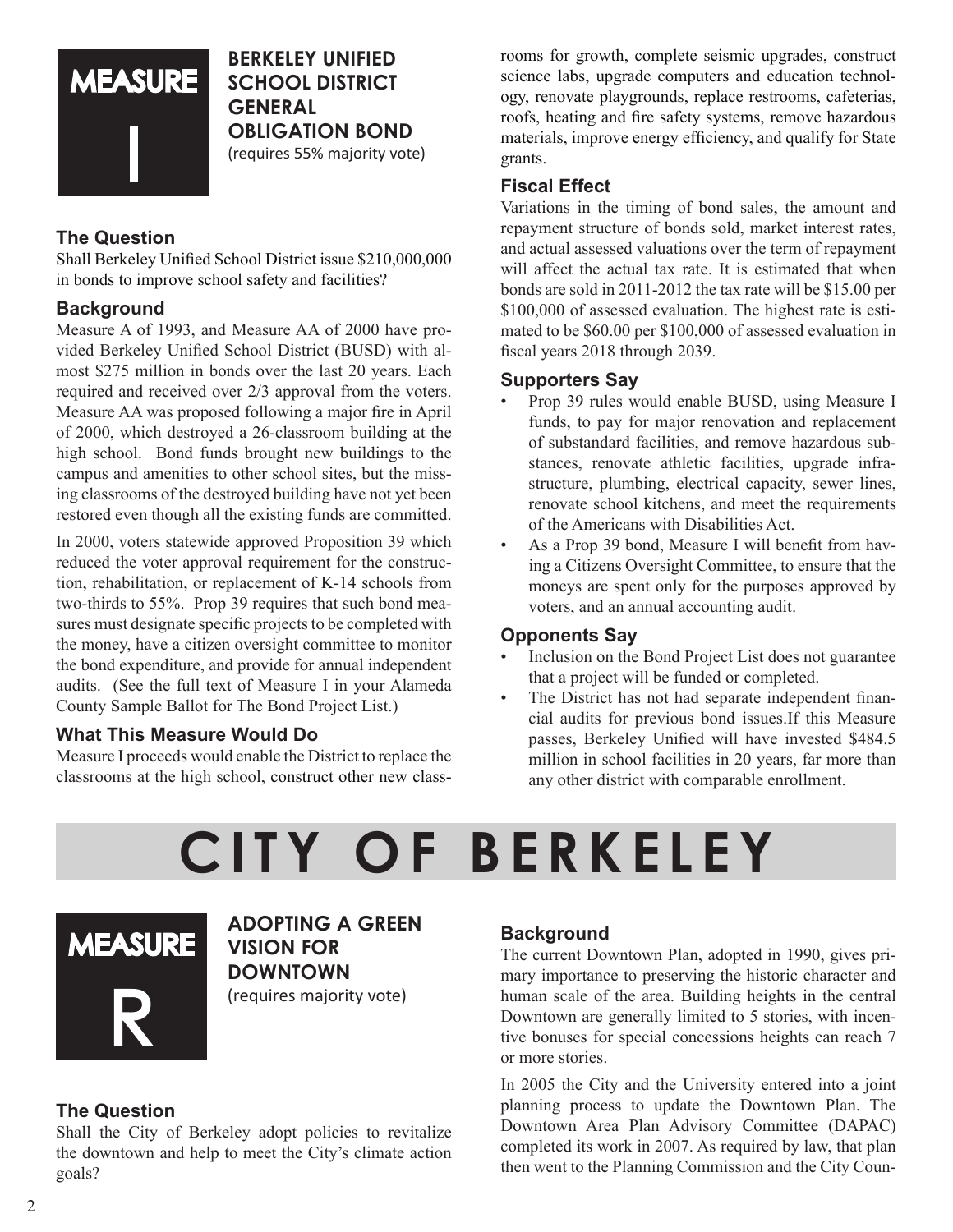cil. Both bodies made some changes to the Plan; a final version of a new Downtown Area Plan (DAP) was adopted by the Council in 2009. In early 2010 a referendum qualified to put the DAP on the ballot. Rather than putting the full measure to the voters, the Council rescinded it, and instead, by a vote of 7 to 2, adopted this Measure to put on the ballot. The policies proposed in Measure R are based largely on the DAPAC Plan and the DAP.

The University of California owns about 25% of the Downtown Area. As a State agency, UC is not legally bound by the City's land use and zoning controls. It had, however, agreed to abide by the DAP as approved by the Council. It is uncertain how the University views Measure R.

#### **What This Measure Would Do**

Measure R would adopt policies to guide the City Council's decision-making about Downtown development. The policies would concentrate housing, jobs and cultural destinations near transit, shops and amenities; preserve historic resources; enhance open space; and promote green buildings.

In keeping with the DAPAC and Council plans, Measure R designates the Downtown Area as the area bounded by Hearst Street and Dwight Way and Oxford/Fulton Street and Martin Luther King, Jr. Way. It further specifies a Core area defined as an area within one block of a Downtown BART Station entrance, where the tallest buildings, up to 180', could be located.

Measure R policies require that buildings be constructed to high green standards with specified public benefits. A "green pathway" would streamline the permit process for developers who voluntarily offer additional public benefits, including 20% affordable rental housing or an in-lieu of fee. It advises that maximum height in the Downtown Area be 5 stories, with the exception of two mixed-use buildings that could be up to 120' tall, and in the Core area, a hotel and two residential buildings that could be no higher than existing 180' buildings.

#### **Fiscal Effect**

This fiscal effects of this  Measure are unknown.  They



**TAX ON CANNABIS BUSINESSes**

(requires majority vote)

#### **The Question**

Shall a tax be authorized on medical cannabis businesses and shall the City's appropriations limit be increased to permit expenditure of these tax proceeds?

could include costs associated with permitting and compliance as well as additional future tax revenues associated with new businesses in the downtown area.

#### **Supporters Say**

- Measure R would foster an attractive Downtown by providing for open spaces and plazas and encouraging housing opportunities for all types of households at all income levels. It would attract businesses and new jobs that will strengthen our City's economic vitality and draw residents to the Downtown.
- Measure R is a major step toward meeting Berkeley's goals for reducing greenhouse gas emissions. By clustering new housing and jobs in the Downtown near good transit services, by requiring green building standards and practices, and by creating pedestrian and bicycle-friendly streets, this Measure would encourage the thousands of people who commute to work in Berkeley to live near their jobs, thereby reducing traffic-related pollution.
- Measure R protects neighborhoods and historic resources. All zoning changes and development proposed under this Measure would be subject to full public review and hearings at Commission and City Council meetings.

#### **Opponents Say**

- Measure  $R$  is misleading and destroys the best of downtown in order to save it by expanding the size of downtown while offering inadequate protection for adjacent neighborhoods without a sufficient buffer zone.
- Best green practices will not be followed. The city will build to LEED Gold or equivalent not LEED Platinum and hidden costs of carbon creation are ignored. Provides giant loopholes for developers with no noncompliance penalties. No guarantee that the "green pathways" benefits to the city will be achieved.
- Throws out a 5-year community process called the Downtown Area Plan Advisory Committee that did not weaken the Landmark Preservation Ordinance, and kept the downtown boundaries.

#### **Background**

Since 1996, the use of medical marijuana has been legal in California. Berkeley's business tax system taxes medical marijuana businesses at the retail tax rate of 2% per \$1,000 in gross receipts. Berkeley does not have a distinct category for cultivation, dispensing, and ancillary activities associated with medical marijuana such as baking and product development.

#### **What This Measure Would Do**

Measure S would create a new business tax classification and rate for cannabis cultivators, dispensaries and ancillary activities at a rate not exceeding \$25.00 per \$1,000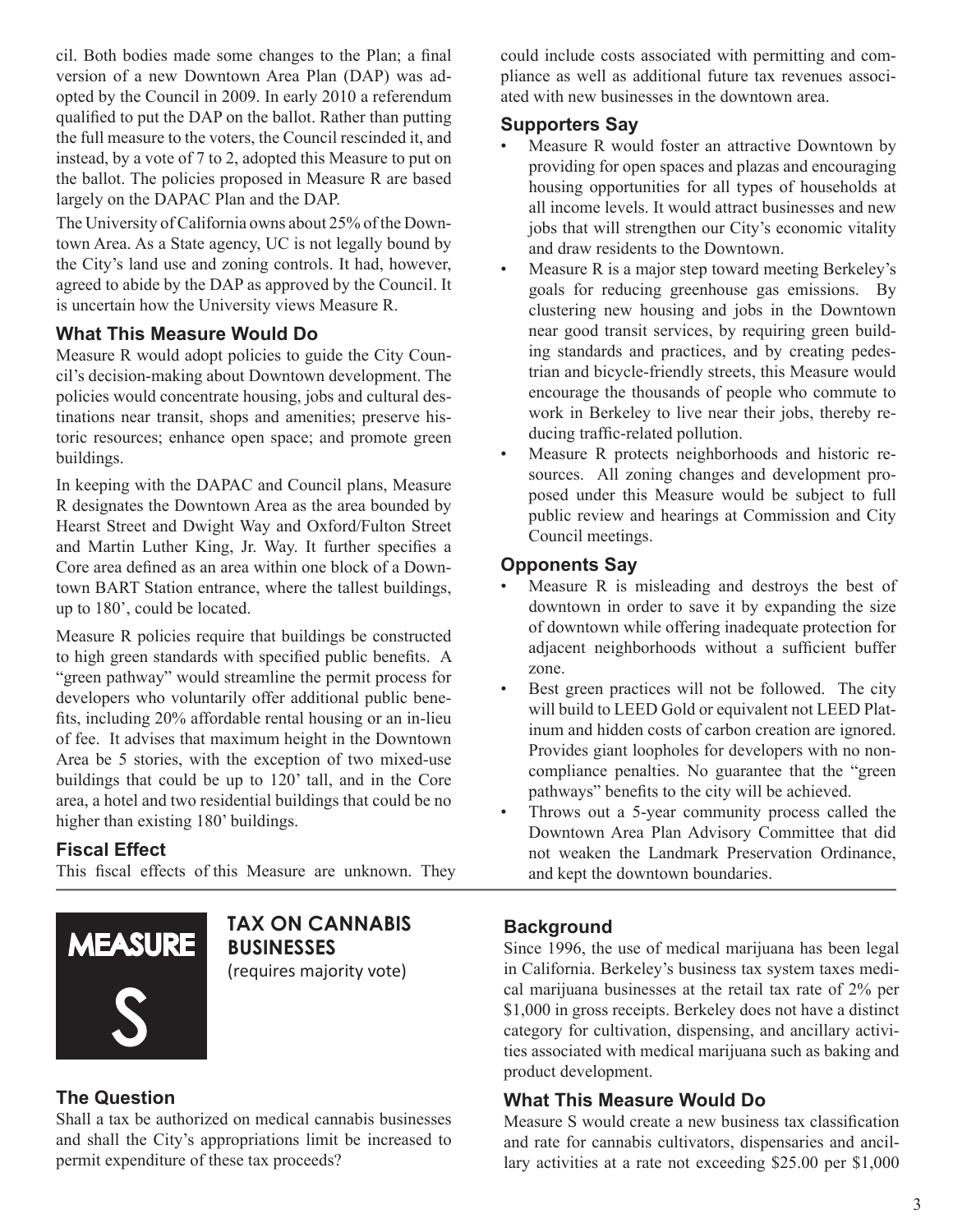on gross receipts phased in over two years; on nonprofit medical cannabis businesses not exceeding \$25.00 per square foot for the first 3,000 square feet and \$10.00 per foot thereafter; and on non-medical cannabis businesses of \$100.00 per \$1,000 gross receipts. If State Proposition 19 passes, this measure would permit the City to levy \$100.00 per \$1,000 gross receipts for non-medical cannabis businesses. This measure gives the City Council authority to adopt different rates and exemption levels for all businesses subject to the tax.

#### **Fiscal Effect**

It is anticipated that the gross receipts tax on medical marijuana businesses would raise \$165,000 or more in 2011 and almost \$500,000 per year thereafter. It is anticipated that the square foot tax would raise approximately \$160,000 per year, subject to annual inflation. It is impossible to calculate the amount of tax proceeds associated with non-medical cannabis businesses.

#### **Supporters Say**

- • The Cannabis Tax will provide new revenue for essential city services like public safety, street repair and public health programs.
- Measure S is supported unanimously by the Berkeley City Council.

#### **Opponents Say**

• No arguments were filed in opposition to Measure S.



#### **AMENDMENTS TO MEDICAL CANNABIS REGULATIONS** (requires majority vote)

#### **The Question**

Shall certain provisions of the Berkeley's Medical Cannabis Ordinance be amended and shall the Council be permitted to adopt other amendments as it deems them necessary?

#### **Background**

Since 1996, the use of medical marijuana has been legal in California. In 2008, Berkeley voters passed Measure JJ, to allow the City to permit, without hearing, up to 3 medical marijuana dispensaries. Currently, dispensaries may not be located within 1,000 feet of a public school. Measure JJ also allows, without permit, collectives and cultivation, and includes a self-policing Peer Review Commission. Outdoor cultivation is limited to 10 plants in visible locations.

#### **What This Measure Would Do**

Measure T, if passed, would reconstitute the Commission to include nine members, each appointed by a Council member, and clarify that medical cannabis collectives are allowed in residential neighborhoods. It would increase the number of allowed dispensaries from 3 to 4. New and relocated dispensaries would be allowed only in Commercial zones. The measure would allow up to 6 cultivation

locations of up to 30,000 square feet each, in the Manufacturing zone. The measure would decrease the minimum distance requirement for dispensaries from public schools and other dispensaries from 1,000' to 600' and include private schools in the distance requirement. The measure requires the Chief of Police to establish security requirements for all establishments. Measure T gives the City Council the authority to make further amendments.

#### **Fiscal Effect**

Attributes of the measure that require City funding include establishment and maintenance of a medical cannabis commission, oversight of operational and safety standards for collectives and dispensaries, zoning certificates and related permit activity, development and adoption of licensing processes and standards, and unknown policing costs.

#### **Supporters Say**

- Measure T establishes licensing procedures, sets high standards and provides safe access to medical cannabis for patients in need.
- Measure T requires code compliance, energy offsets, and medicine to be as organic as possible.
- Measure T requires a security plan approved by the Chief of Police.

#### **Opponents Say**

- Measure T permits more than 4 acres of growing facilities in the "M" Manufacturing District with no public review, even if it is next to your home.
- Measure T includes an oversight commission but provides no funding for oversight and enforcement.
- Measure T gives the City Council exclusive power to expand the marijuana industry without voter approval.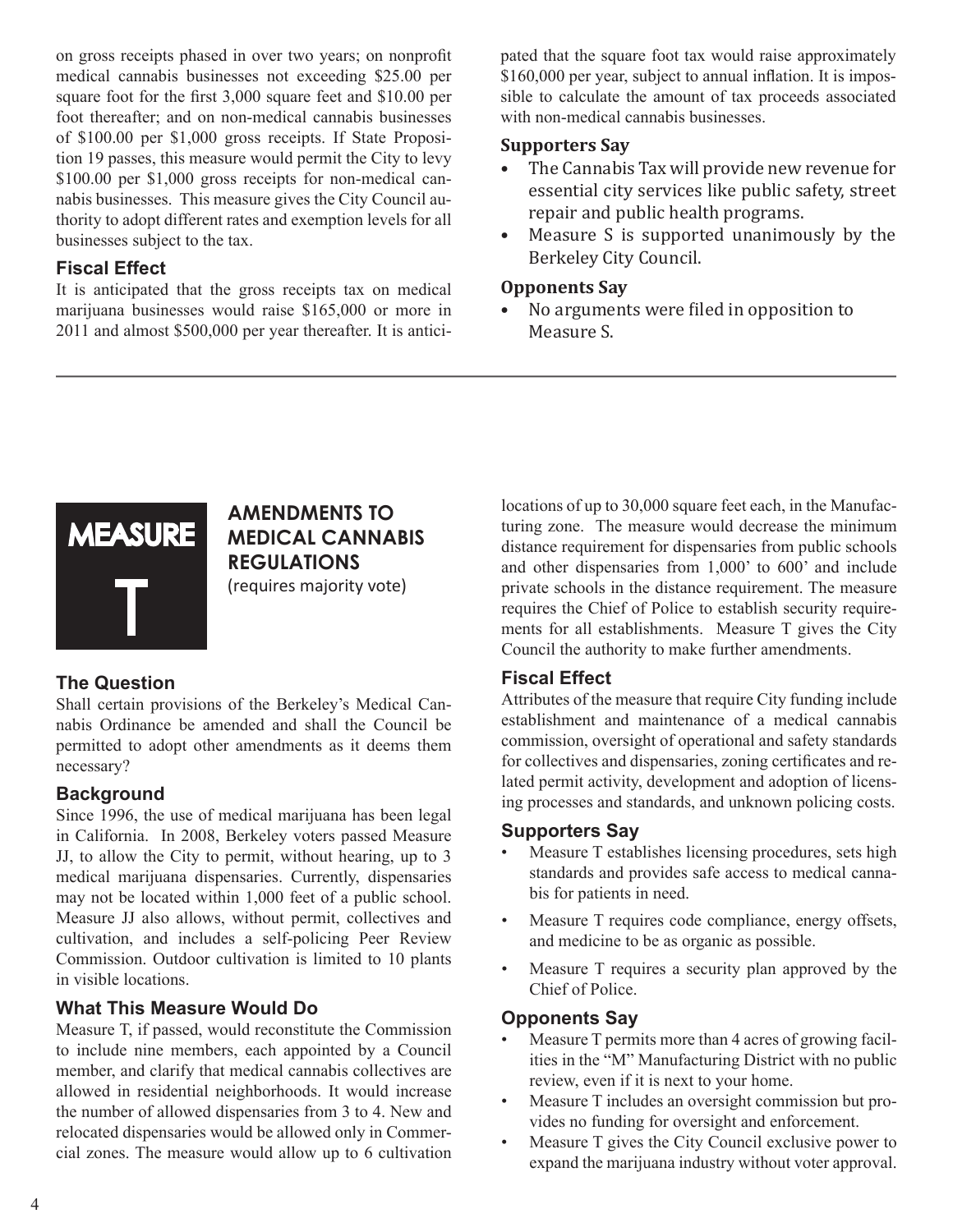# **CI TY O F A L B A N Y**



**ELECTED/APPOINTED CITY ATTORNEY CHARTER AMENDMENT**

(requires majority vote)

#### **The Question**

Shall the Albany City Charter be modified to provide that the City Attorney be elected at the November 2, 2010 election to a one-year term and that, beginning in December 2011, the City Attorney be appointed by the City Council?

#### **Background**

Currently, the Albany City Charter provides that "…City Attorney shall be elected from the City at large and shall hold office for 4 years and until a successor is elected and qualified."

#### **What This Measure Would Do**

If this measure is approved, the City Attorney who is running in the November election would be elected for a 1 year term. Thereafter, the City Attorney would be appointed by the City Council. The City Council can establish specific qualifications for the position, including municipal law experience, and appoint the person determined to be best qualified, regardless of that person's place of voter registration or residence.

#### **Supporters Say**

• 98% of California cities appoint their attorneys because it is simply good government.



**UTILITY USERS TAX Ordinance; Amendment to Municipal Code** (requires majority vote)

#### **The Question**

Shall the Communications portion of the City's Utility Users' Tax be reduced and redefined to reflect technological advances and changes in state and federal law?

#### **Background**

The City's Utility Users Tax was first enacted in 1971. Since then, there have been major changes in technology and in state and federal law. The tax now provides for a

- It would widen Albany's pool of legal expertise. Our small population severely restricts our choice of a well-qualified municipal attorney.
- Few individual attorneys possess the expertise to practice increasingly complex municipal law. Appointing an attorney allows us to advertise, screen and interview individuals and firms for professional competence and experience.
- It would bring legal costs under tighter control. Attorney costs in California cities are determined primarily by the number and type of legal issues they face. Appointing the City Attorney would enable the Council to define clear boundaries for duties and responsibilities.

#### **Opponents Say**

- This measure would open the door to dismissal for reasons such as offering legal advice unpopular with the Council. Past Councils unsuccessfully put this measure on the ballot when they disagreed with the elected City Attorney's advice.
- An elected City Attorney, responsible to both the community and council, is an important check and balance on closed-session decision-making.
- An appointed City Attorney might be reluctant to jeopardize his/her position by disagreeing with questionable Council actions.
- Giving up our right to elect those who serve and represent us diminishes their obligation to be transparent and accessible.

7% tax on telephone communications, and on gas and electricity.

#### **What This Measure Would Do**

Measure O updates the Communications portion of the current Telephone, Gas and Electricity Users Tax to reflect changes in technology and changes in state and federal laws. The telephone users tax would be reduced from 7% to 6.5%; the gas and electricity users tax would remain at 7%. It would remove outdated references to federal law from the City's code, replace older terms and definitions with modern language to include all types of communications and video services, regardless of the technology used. All telephone customers would be treated in a uniform manner, whether they have land-line service, wireless service, or other type. Traditional telephone service users would see a rate reduction. E-mail would not be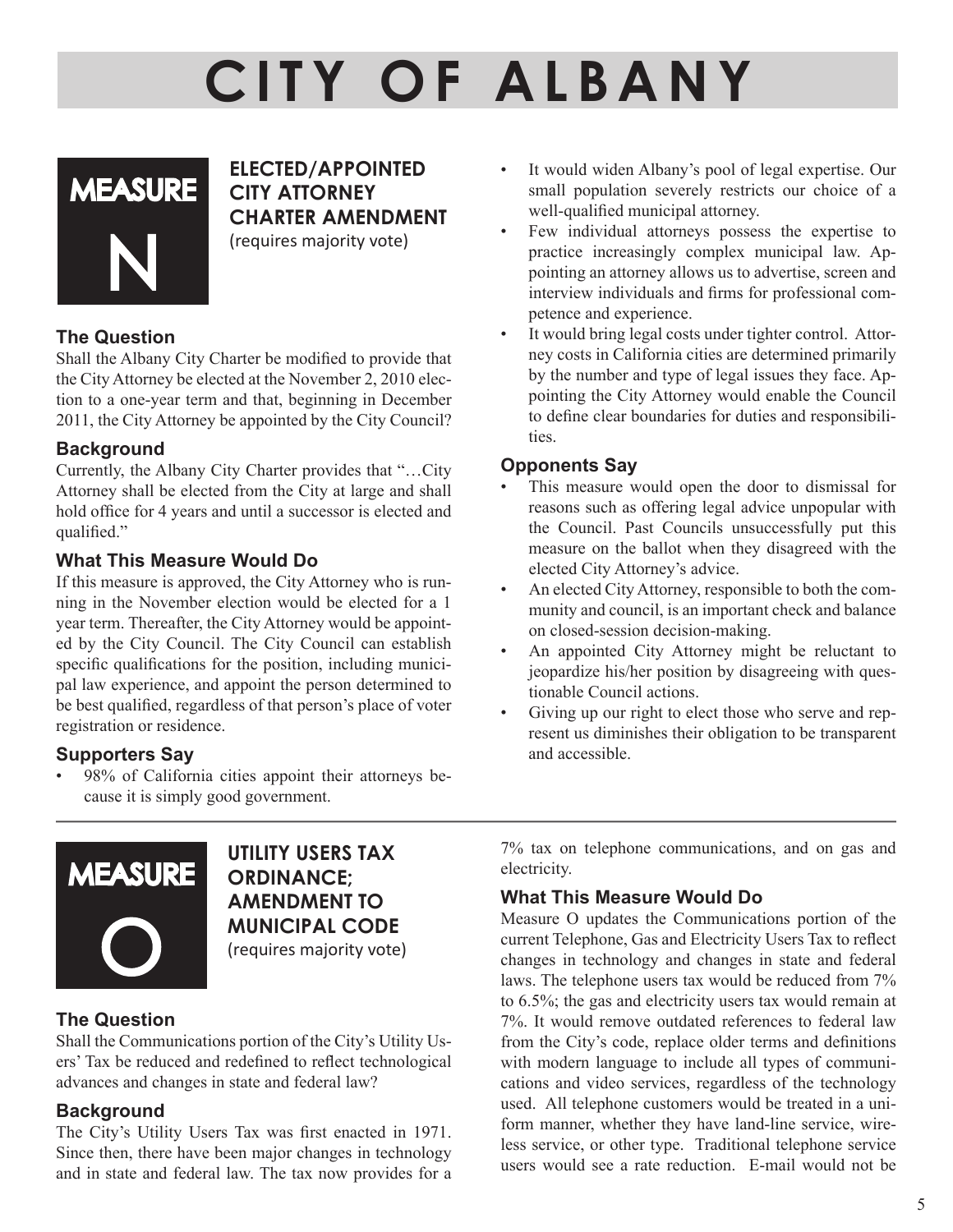taxed, nor would digital down-loads, including music, games, ring-tones or similar digital products. Measure O would also exempt users with solar energy systems from taxes based upon use generated by those systems, and it would prohibit any tax-rate increase in the Utility Users Tax without voter approval.

#### **Supporters Say**

Without passage of this measure, outdated references to federal law would remain and could result in lawsuits and possible loss of the current utility users tax revenue to the city. The City Council asks voters to support this measure.

#### **Opponents Say**

• No arguments were filed in opposition to Measure O.



**SPECIAL TAX FOR PARAMEDIC ADVANCED LIFE SUPPORT, FIRE ENGINES AND AMBULANCE SERVICE ORDINANCE** (requires ⅔ majority vote)

#### **The Question**

Shall the "Paramedic Advanced Life Support Fire Engines and Ambulance Service Tax" be amended, to provide that the City Council may increase the tax commencing in fiscal year 2011–2012 in accordance with the Consumer Price Index for the greater San Francisco area?

#### **Background**

In 2000, Albany voters approved a special parcel tax to support the costs of a program for advanced life support for fire engines, ambulances and credentialed employees. The average residential parcel pays \$18.00 per year and commercial properties pay \$200.00 per year. At the time this tax was approved, the ordinance did not contain a provision for adjusting this amount to reflect cost of living increases.

#### **What This Measure Would Do**

Measure P would allow the City Council to increase the tax annually to reflect annual adjustments in the Consumer Price Index (CPI) for the greater San Francisco area, commencing in fiscal year 2011–12.

#### **Fiscal Effect**

To accommodate increasing costs, this measure would add about \$0.53 per year for the average residential and commercial unit. Using the average annual CPI for the last ten years, 2.6%, the projected total increase would be about \$5.26 per parcel over the next ten years.

#### **Supporters Say**

Albany is one of the few California cities with an emergency medical response time shorter than 4 minutes. With firefighter paramedics trained in advanced life support, residents receive high quality medical care from door-to-door.

#### **Opponents Say**

• No arguments were filed in opposition to Measure P.



**CANNABIS BUSINESS LICENSE TAX** (requires majority vote)

#### **The Question**

Do you approve setting a business license tax to be paid by a cannabis business operating in the City of Albany?

#### **Background**

In 2006, Albany citizens voted to allow permitting of a single cannabis dispensary establishment/business in Albany, but without a category for medical cannabis dispensaries or sales in its tax system. State law requires that voters must approve any new license tax rate.

#### **What This Measure Would Do**

Measure Q would require a for-profit or non-profit cannabis business to pay an annual business license tax. A for-profit cannabis business would pay a business license tax of \$25.00 per \$1,000 of gross receipts. A non-profit organization that operates a cannabis business would pay a business license tax of \$25.00 per square foot on all business improvements occupied by the cannabis business.

#### **Fiscal Effect**

If this Measure passes, the revenue generated from a cannabis business would be placed in the General Fund. The amount of the tax would depend on either the gross receipts or the size of the premises.

#### **Supporters Say**

• Without the passage of this measure, a dispensary or business would only pay the "Business License Tax Rate", an annual tax based on the average number of employees.

#### **Opponents Say**

• No arguments were filed in opposition to Measure Q.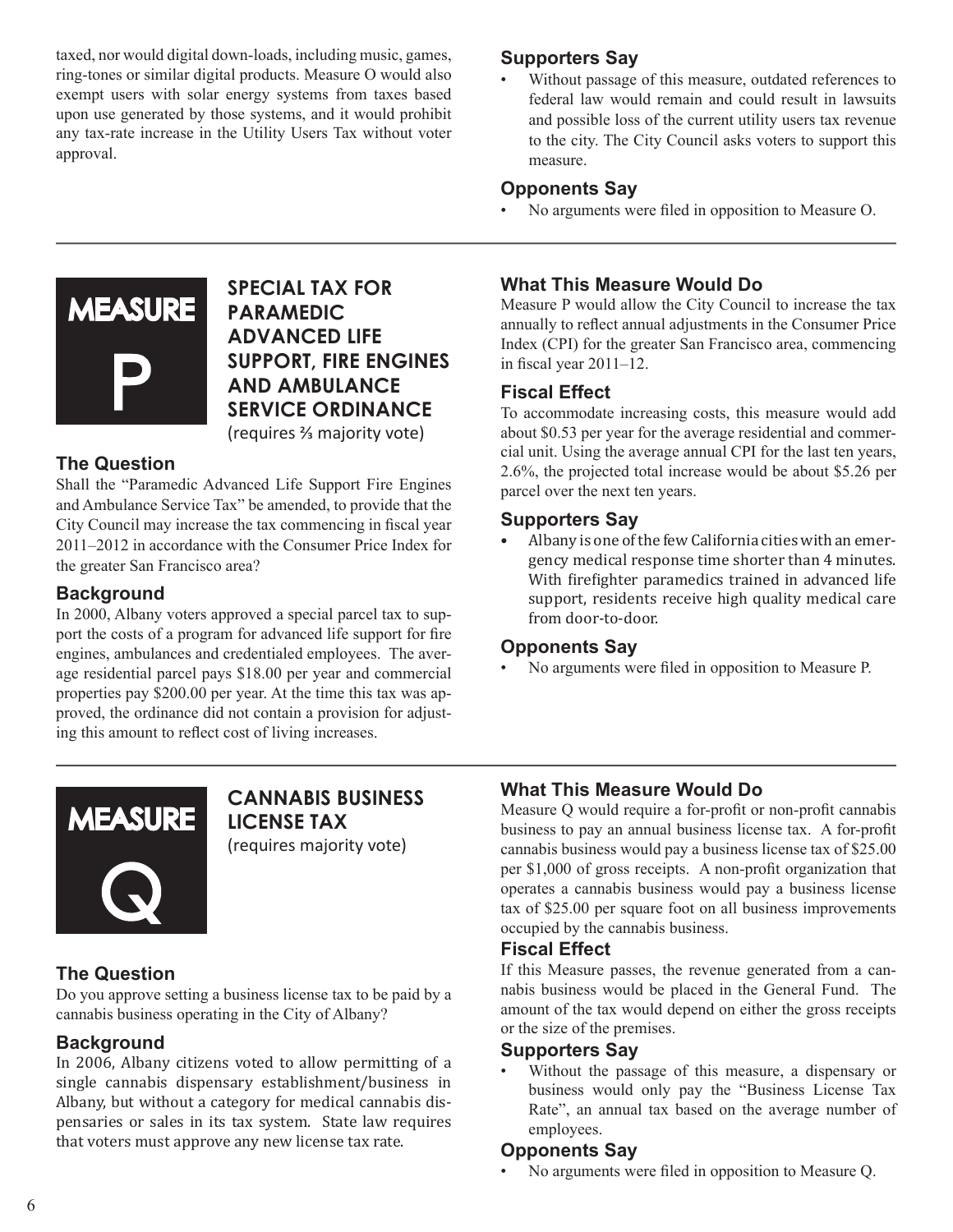## **E M E R Y V I L L E S C H O O L S**



**Emery Unified School District General Obligation Bond of 2010** (requires 55% majority vote)

#### **The Question**

Shall Emery Unified School District issue \$95 million in bonds to update and upgrade school facilities?

#### **Background**

Emery Unified School District is very small (with 900 students in three (3) schools). As a result of past financial difficulties and the present state budget crisis, the school district has had to postpone essential repairs and upgrades. In 2000, voters statewide approved Proposition 39 which reduced the voter approval requirement for the construction, rehabilitation, or replacement of K-14 schools from two-thirds to 55%. Prop 39 requires that such bond measures must designate specific projects to be completed with the money, have a citizen oversight committee to monitor the bond expenditure, and provide for annual independent audits.

#### **What This Measure Would Do**

Measure J proposes that Emery Unified undertake \$95 million in bonds to, in collaboration with the City of Emeryville, replace/upgrade outdated schools which no

longer meet seismic safety standards; provide updated classrooms, technology, science/computer labs; improve school safety; create energy efficient cost-saving facilities that provide adult education, job training, after-school care, pre-school, and other community services.It contains provisions for monitoring expenditures, independent audits, and The Bond Project List as required of Prop 39 bonds. (For The Bond Project List see the full text of Measure J in your Alameda County Sample Ballot.)

#### **Fiscal Effect**

The Tax Rate Statement filed in conjunction with Measure J estimates that the property tax rate needed to pay off the bonds is \$60 per \$100,000 of assessed valuation.

#### **Supporters Say**

- Measure J builds seismically safe schools, improves energy efficiency (saving money for our classrooms), installs current technology, updates science labs, and expands after-school recreation and learning programs.Investing in Emeryville schools helps to attract more local families and attract and retain good teachers.
- Measure J enables Emery schools to provide a range of essential services such as adult education, job training, after-school care, public health services, and more -- all at the same location where schools are housed – in a centralized, cost-efficient way that benefits all children and families.

#### **Opponents Say**

No arguments were filed in opposition to Measure J.

**Who May Vote? A person entitled to vote must be: • a U.S citizen • a resident of California • not in prison or on parole for the conviction of a felony • at least 18 years of age on the date of the election, and • registered to vote 15 days before the election.**